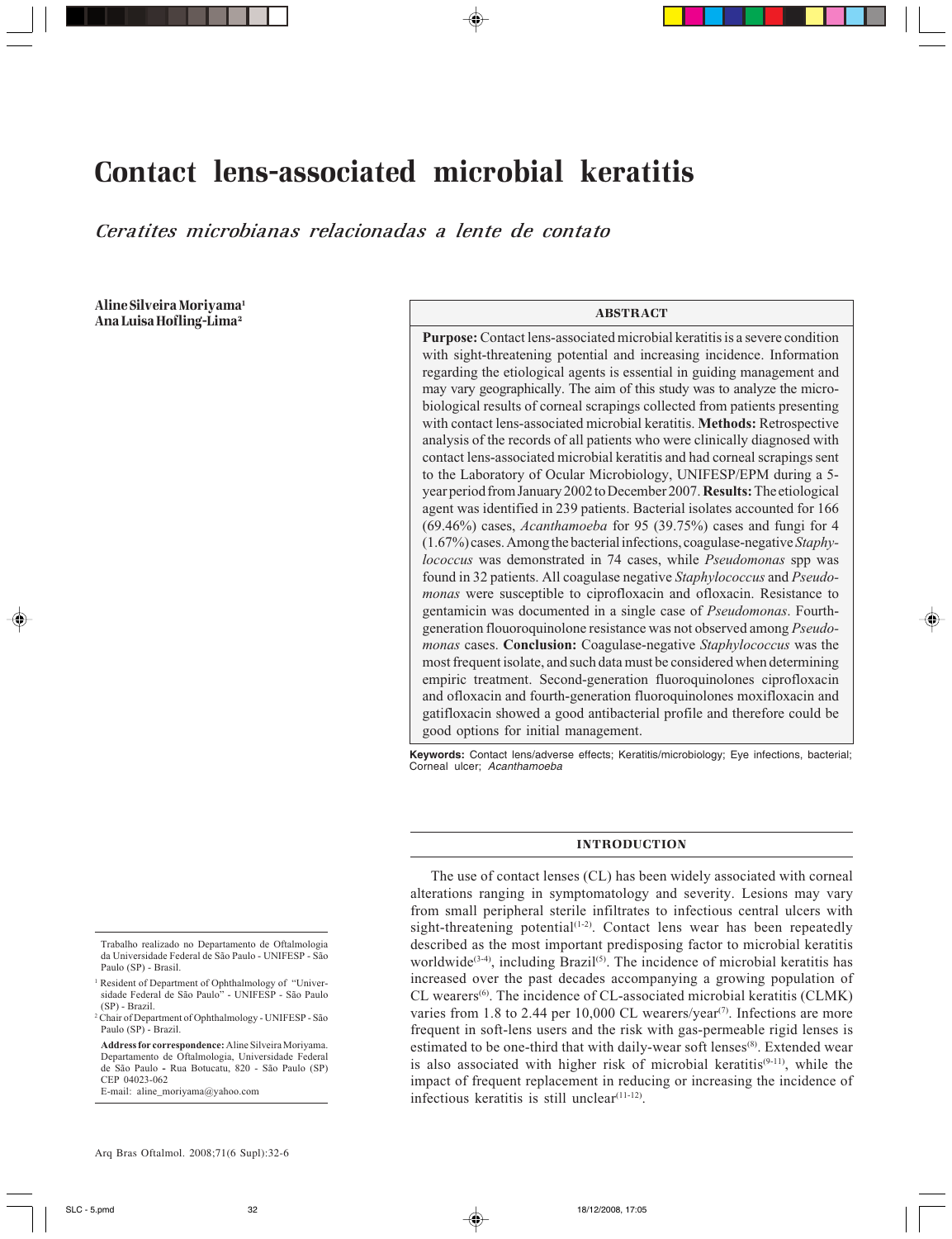Most often, CLMK is related to bacterial infection, although *Acanthamoeba* and less frequently fungi can also be involved in the pathological process<sup> $(6-7,13-14)$ </sup>. Bacterial keratitis is most commonly caused by aggressive gram-negative *Pseudomonas* spp. The bacterial agent seems to vary geographically according to climate and/or temperature. Temperate zones tend to have higher incidences of gram-positive and less aggressive keratitis $(15)$ .

Amebic keratitis is a protozoal infection known to represent a severe condition with dramatic visual outcomes<sup>(16-17)</sup> and to require a long and costly treatment $(18)$ . The main risk factors for *Acanthamoeba* keratitis include failure to disinfect soft lenses, use of tap water to clean the lenses and the use of lenses while swimming<sup>(7,19-20)</sup>. Recently, confocal microscopy has been shown to be a valuable diagnostic tool, which could be especially helpful in cases with negative microbiological results despite clinical suspicion<sup>(21)</sup>.

Fungal infection was historically considered a rare form of CLMK and mostly associated with therapeutic  $CL^{(22)}$ , though some developing countries may have higher rates even among non-therapeutic contact-lens wearers<sup>(23-24)</sup>. Recent reports of *Fusarium* keratitis outbreaks among nontherapeutic CL users(25-26), although partially attributed to a specific multipurpose solution, point to CL use as a growing risk factor for fungal keratitis $(27)$ .

The familiarity with the usual causative agents may help with the primary therapeutic choice. Several studies report the most frequent microbes involved in CLMK worldwide, but little data regarding the situation in Brazil is available. Considering the possible differences in CLMK agents according to regions and climate<sup>(15)</sup>, it is essential to gain knowledge of the most frequent agents of CLMK in our country.

The aim of our study was to analyze epidemiological data and microbiological results of all corneal scrapings collected from patients who were clinically diagnosed with CLMK during the period between January 2002 and December 2007 at the Laboratory of Ocular Microbiology, UNIFESP/EPM.

## **METHODS**

We analyzed retrospectively the records of all patients who were clinically diagnosed with CLMK and had corneal scrapings sent to the Laboratory of Ocular Microbiology, UNIFESP/EPM during the 5-year period of January 2002 to December 2007. The following data were collected: gender, age, type of lens used (soft or hard), microbiological results including microscopic analysis and culture growth in different media of the corneal scrapings and also CL culture. All the scrapings were performed according to the standard routine of the Laboratory of Ocular Microbiology-UNIFESP/ EPM. Scrapings were always performed by a trained physician using slit lamp, Kimura scalpel, and topical anesthesia. Corneal material was smeared on 2 slides and stained with Giemsa and Gram stains. Corneal material was also added to

thioglycollate (Thio) broth, brain-heart-infusion (BHI) broth, Sabouraud glucose agar plate, blood agar plate and chocolate agar plate, to test for microbial growth. Additional slide staining and/or culture media were used depending on the clinical suspicion. Non-nutrient agar with an overlay of *Escherichia coli* media, for example, was always used when *Acanthamoeba* infection was clinically suspected. On the other hand, fewer media and/or slides were used if only little material could be obtained.

#### **RESULTS**

During the period of January 2002 to December 2007, 2455 corneal scrapings were analyzed at the Laboratory of Ocular Microbiology, UNIFESP/EPM with the clinical diagnosis of infectious keratitis. Three hundred sixty-six (14.91%) patients were CL users and among them, 239 had culture-proven microbial keratitis and were included in the study.

Mean age was 29.75 years (ranging from 9 to 84 years) and the male to female ratio was 1:1.26.

Bacterial agent accounted for 166 cases (69.46%), while *Acanthamoeba* was verified in 95 patients (39.75%) and fungus was isolated in 4 cultures (1.67%). The causative organisms are shown in Table 1.

| Table 1. Causative agents in culture-proven cases of contact<br>lens-related microbial keratitis                                                                                                                   |                          |  |
|--------------------------------------------------------------------------------------------------------------------------------------------------------------------------------------------------------------------|--------------------------|--|
| Microbiological agent                                                                                                                                                                                              | n                        |  |
| Gram-positive bacteria                                                                                                                                                                                             | 110 (41.20%)             |  |
| Coagulase-negative Staphylococcus                                                                                                                                                                                  | 74                       |  |
| Corynebacterium spp                                                                                                                                                                                                | 20                       |  |
| Staphylococcus aureus                                                                                                                                                                                              | 10                       |  |
| Streptococcus spp                                                                                                                                                                                                  | 4                        |  |
| Other gram-positive bacteria                                                                                                                                                                                       | $\overline{2}$           |  |
| Gram-negative bacteria                                                                                                                                                                                             | 58 (21.72%)              |  |
| Pseudomonas spp                                                                                                                                                                                                    | 32                       |  |
| Pseudomonas aeruginosa                                                                                                                                                                                             | 13                       |  |
| Pseudomonas fluorescens                                                                                                                                                                                            | $\overline{\mathcal{L}}$ |  |
| Serratia spp                                                                                                                                                                                                       | 15                       |  |
| Enterobacter aerogenes                                                                                                                                                                                             | 5                        |  |
| Klebisiella spp                                                                                                                                                                                                    | 1                        |  |
| Proteus mirabilis                                                                                                                                                                                                  | 1                        |  |
| Citrobacter freundii                                                                                                                                                                                               | 1                        |  |
| Achromobacter xyloxidans                                                                                                                                                                                           | 1                        |  |
| Alcaligenes spp                                                                                                                                                                                                    | 1                        |  |
| Moraxella spp                                                                                                                                                                                                      | 1                        |  |
| Acanthamoeba                                                                                                                                                                                                       | 95 (35.58%)              |  |
| <b>Fungus</b>                                                                                                                                                                                                      | 4 (1.50%)                |  |
| Candida spp                                                                                                                                                                                                        | 3                        |  |
| Aureobasidium pullulans                                                                                                                                                                                            | $\mathbf{1}$             |  |
| Total isolated agents*                                                                                                                                                                                             | 267 (100%)               |  |
| * Two patients had polybacterial keratitis, with Pseudomonas spp and Serratia<br>spp isolated in both cases, 25 patients had amebic and bacterial co-infection<br>and 1 case had fungal and bacterial co-infection |                          |  |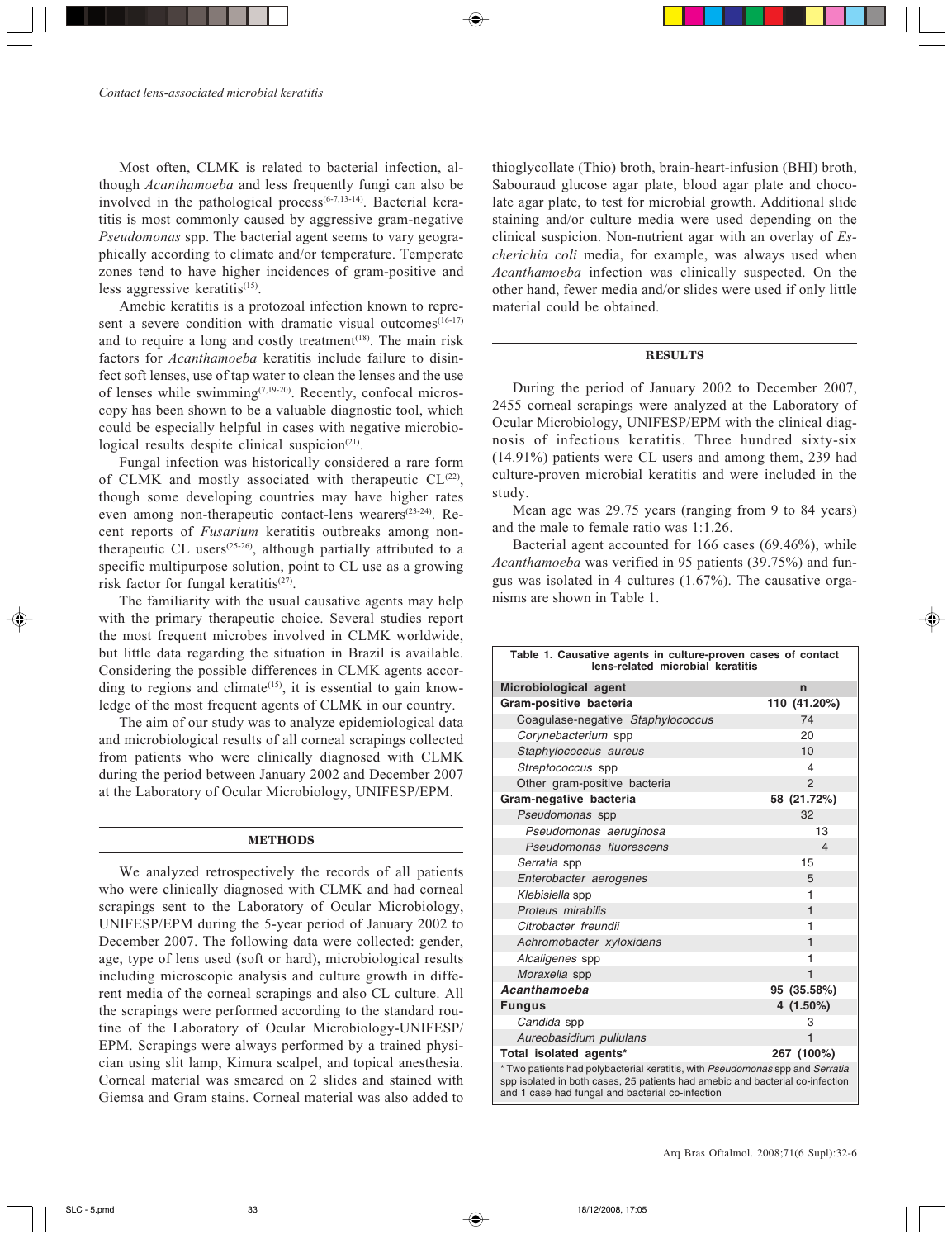The type of lens used was available from patient charts in 109 of the 166 cases of bacterial keratitis. Ninety-six patients were soft-lens wearers (88.07%), 11 were rigid gas-permeable lens wearers (10.09%) and 2 used piggy-back lenses (1.83%). Among the 96 soft-lens wearers, there were 3 cases of therapeutic CL use and 8 cases of cosmetic lens use. Four of the 8 cosmetic CL wearers were using lenses from another person at the time of the infectious event.

In 36 patients with culture-proven bacterial keratitis, inadequate lens hygiene was documented on the charts. Nineteen of them used mostly saline solution while cleaning the lenses and 3 used tap water. Lens wear in the shower was recorded in 15 cases and while swimming in 16 cases. Overnight lens use was noted in 19 of the cases of bacterial keratitis.

Gram-positive bacteria were observed in 110 patients, corresponding to 41.20% of all the examinations with identified etiological agent and to 66.26% of all the examinations with a bacterial agent. Gram-negative bacteria were noted in 58 of the cases (21.72% of all the examinations with identified etiological agent and 34.94% of all the examinations showing a bacterial agent).

In the gram-positive group, the most frequent agent was coagulase-negative *Staphylococcus* (CoNS), which was found in 74 patients (27.71%). *Corynebacterium* spp was present in 20 (7.49%) of the examined cultures.

*Pseudomonas* spp was the most common gram-negative etiological agent and was isolated in 32 (11.98%) cases. *Pseudomonas aeruginosa* was the most common species of the genus (13 of 32 patients). *Serratia* spp was isolated in 15 cases and *Enterobacter aerogenes* in 5 cases. Other gram-negative bacteria found are listed in Table 1. Polybacterial infection was documented in 2 cases, both with association of *Pseudomonas* spp and *Serratia* spp.

Coagulase-negative *Staphylococcus* was susceptible to cephalotin and oxacillin in all 74 cases. No cases of resistance to vancomycin were observed. The second-generation fluoroquinolones ciprofloxacin and ofloxacin were tested in 57 cases, all of them showing susceptibility. Fourth-generation fluoroquinolones were not tested in all cases due to their lack of availability by the time of the examination. Moxifloxacin and gatifloxacin responses were examined in 65 of the 74 cases of CoNS. Resistance was observed in 2 cases: one of them to both moxifloxacin and gatifloxacin and the other only to gatifloxacin. Susceptibility to amikacin, gentamicin and tobramycin was tested in 58, 56 and 52 cases, respectively. No cases of resistance to such aminoglycosides were documented.

In all the 32 cases of *Pseudomonas* spp, the antibiogram demonstrated susceptibility to ciprofloxacin. Ofloxacin was tested in 29 cases with no cases of resistance. Sensitivity to gatifloxacin was accessed in 23 cases of the cultured *Pseudomonas* spp and the bacteria showed to be susceptible to this drug in all the tested cases. In regard to aminoglycosides sensitivity, in all of the 32 *Pseudomonas* cases, the bacteria were sensitive to amikacin and tobramycin. Resistance was observed in one case to gentamicin and in 3 cases to neomycin.

*Acanthamoeba* was present in 95 (39.75%) patients, of whom 25 (26.31%) had bacterial co-infection. Bacterial agents associated with *Acanthamoeba* infection are shown in Table 2. In 13 (13.68%) of the cases of *Acanthamoeba* keratitis, the patient was taking antiviral drugs, considering the possibility of herpes infection. Data regarding the type of lens used by the patients with amebic keratitis was recorded in 60 cases, among which 52 (86.67%) were soft lenses and 8 (13.33%) were rigid gas-permeable lenses. Information on lens care and shower and swimming habits was available in 51 charts. Thirty patients reported inadequate lens hygiene. Twenty-three of them used mainly physiologic saline to clean the lenses and 7 used tap water. Eight patients stated wearing their lenses while showering and 12 while swimming. Only one patient used lenses overnight.

Fungi were noted in 4 (1.67%) of all the cases. In 3 cases, the isolate was a yeast (*Candida* spp), while in one case it was a filamentous fungus (*Aureobasidium pullulans)*. One of the patients with *Candida* keratitis had CoNS co-infection.

Culture of CL was performed in 30 cases of laboratoryproven bacterial keratitis and in 13 cases of amebic keratitis. In the 30 cases of bacterial keratitis, the CL culture was positive in 22 examinations, among which 10 (45.45%) demonstrated growth of the same bacterium as in corneal scraping cultures and 12 (54.55%) did not. In 7 cases, the lens culture was positive for *Acanthamoeba,* while corneal material showed bacterial growth and provided no evidence of protozoal eye infection. Among the 13 cases of corneal scraping culture-proven *Acanthamoeba* keratitis, CL culture led to the isolation of the protozoa in 6 cases (46.15%) and showed no growth in 7 cases (53.85%). Nine (20.93%) of the total 43 CL cultures displayed polymicrobial growth.

#### DISCUSSION

Several studies have presented consistent data pointing to *Pseudomonas* as the leading agent in bacterial keratitis in CL users<sup>(13,15,28)</sup>. The results of the present study showed a higher prevalence of CoNS. Coagulase-negative *Staphylococcus* are among the most frequently isolated bacteria in the clinical microbiology laboratory. Since such bacteria are normal inhabitants of human skin and mucosae, differentiation between clinically significant CoNS and contaminant

| Table 2. Bacterial agents involved in Acanthamoeba co-infection<br>cases |           |  |
|--------------------------------------------------------------------------|-----------|--|
| <b>Bacterial agent</b>                                                   | n         |  |
| Coagulase negative Staphylococcus                                        | 20 (80%)  |  |
| Corynebacterium spp *                                                    | 3(12%)    |  |
| Streptococcus viridans                                                   | 1 $(4\%)$ |  |
| Serratia spp                                                             | 1 $(4\%)$ |  |
| Total                                                                    | 25 (100%) |  |
| * Corvnebacterium xerosis was identified in 2 cases                      |           |  |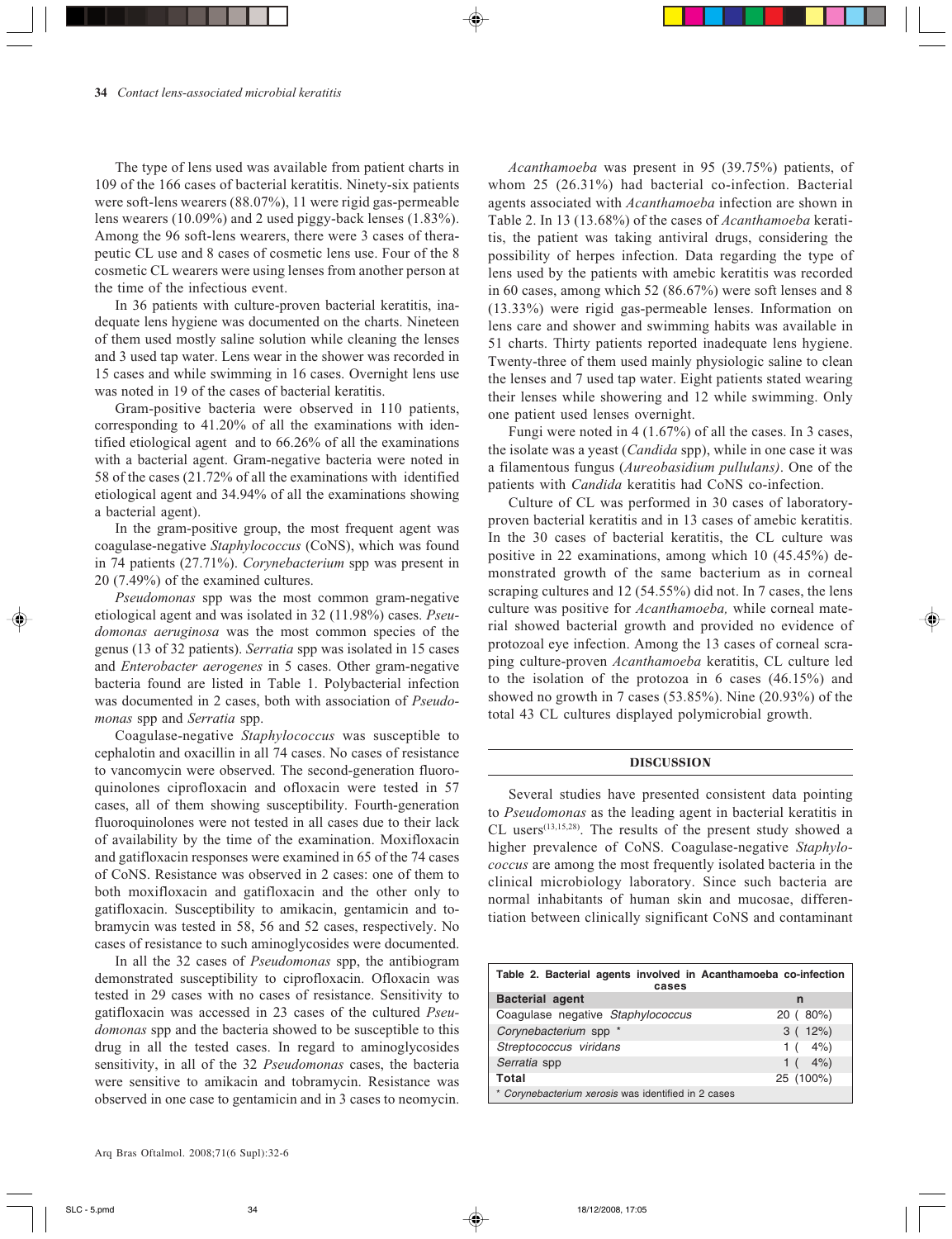strains is a challenging task. Considering the meticulous scraping technique followed as a routine in the study, however, the shown high prevalence of CoNS point to CoNS as a main CLMK agent in our environment.

Oxacillin resistance was not found among CoNS in the present study, though increasing prevalence has been observed among general eye infections in Brazil<sup>(29-31)</sup>. Oxacillin resistance is used to evaluate the resistance of *Staphylococcus* to beta-lactam agents. Resistance to oxacillin and/or methicillin is directly associated with resistance to all betalactam drugs, such as cephalosporins and carbapenems(32). It is thus reasonable to avoid beta-lactam drugs in cases of oxacillin-resistant CoNS, even if they show satisfactory susceptibility to these drugs *in vitro*.

As for the gram-negative *Pseudomonas*, resistance to one of the aminoglycoside drugs does not necessarily predict resistance to other drugs of the same class<sup>(33)</sup>. In our study, *Pseudomonas* resistance to tobramycin and gentamicin was observed in a single case, while no case of amikacin resistance was noted.

Standard empiric therapy for bacterial keratitis has been historically based on the combination of fortified eye drops of cephalosporin and aminoglycoside drugs. In the present study, second-generation fluoroquinolones ciprofloxacin and ofloxacin and fourth-generation fluoroquinolones moxifloxacin and gatifloxacin displayed satisfactory rates of susceptibility to both gram-positive and-negative bacteria. Hyndiluk et al. compared clinical response to ciprofloxacin 0.3% and tobramycin-cephazolin in cases of bacterial keratitis and found equal results<sup>(34)</sup>. Constantinou et al. also found similar clinical response when comparing moxifloxacin, ofloxacin and fortified tobramycin-cephazolin in the treatment of bacterial keratitis<sup>(34)</sup>. Fluoroquinolones are easily available commercially, since they do not require preparation, and the use of such drugs could be a good choice for initial empiric treatment for CLMK. Considering the higher prevalence of CoNS than *Pseudomonas*, the use of fourth-generation fluoroquinolones may have a better efficiency than second-generation fluoroquinolones. It is prudent to scrape the cornea before prescribing antibiotics and reconsider treatment options following clinical response and microbiological results.

In this study, there were 95 (39.75%) cases of cultureproven *Acanthamoeba* keratitis. Previous studies found lower rates of *Acanthamoeba* infection, with a prevalence ranging from zero to 3.2% of infectious keratitis from contact lens  $\n *wear*<sup>(13,15)</sup>$ . This high prevalence can be an indication of unsatisfactory quality of home water system and poor lens care habits. It is also important to consider that the study was conducted in a tertiary Ophthalmology service, which receives more severe cases. Clinical features of *Acanthamoeba* keratitis is variable and can be mistaken for herpes infection<sup>(35)</sup>. In our data, 13 of the 95 patients (13.68%) with positive culture to *Acanthamoeba* were being treated for herpes keratitis. Owing to the drastic visual loss potentially associated with ameba eye infection and the impact of early diagnosis and treatment, it is essential to consider testing for *Acanthamoeba* infection even when clinical features point to herpetic etiology, especially considering the lack of consistent data supporting an association between viral infection and CL use.

Fungal infection was found in a minority of the patients (1.67%), confirming previous literature findings<sup>(7,13,36)</sup>. In 2006, there was a growing number of reports of *Fusarium* keratitis that was associated with the use of a specific ReNu® (Bausch & Lomb) product with MoistureLoc® (Bausch & Lomb). Such association became even more evident after the decline in CL-related *Fusarium* reports following the recall of the product<sup>(25)</sup>. Other ReNu® (Baush & Lomb) products without the MoistureLoc® (Baush & Lomb) component are commercially available worldwide and also in Brazil, and had not been associated with fungal keratitis.

Despite previous studies supporting a strong association between corneal scrapings and CL cultures<sup>(37-38)</sup>, our results point to a poor agreement. In addition, we found multiple isolates in the CL culture more frequently than in the corneal culture. Such data highlight the notion that the positivity of a CL culture does not always mean corneal infection. The clinical importance of CL culture still remains uncertain, and such information must be pondered with caution for both diagnosis and treatment options.

## RESUMO

**Objetivo:** A ceratite microbiana associada ao uso de lente de contato é uma condição clínica grave, com risco de perda visual e cuja incidência vem aumentando progressivamente. Os principais agentes etiológicos podem variar geograficamente e informações referentes aos agentes causais são essenciais para tratamento apropriado. Este estudo se propõe a analisar os resultados microbiológicos de raspados de córnea coletados de pacientes usuários de lente de contato com quadro de ceratite microbiana. **Métodos:** Foi realizada análise retrospectiva de todos os estudos microbiológicos de pacientes usuários de lente de contato com diagnóstico clínico de ceratite microbiana que tiveram material corneal enviado para o Laboratório de Microbiologia Ocular UNIFESP durante o período de 5 anos de janeiro de 2002 a dezembro de 2007. **Resultados:** Dos 239 pacientes em que foi possível identificação, o agente era bactéria em 166 (69,46%), *Acanthamoeba* em 95 (39,75%) e fungo em 4 (1,67%). *Staphylococcus* coagulase negativo foi encontrado em 74 casos, dos quais todos eram sensíveis tanto a ciprofloxacino quanto a ofloxacino. Dois casos de resistência a quinolonas de quarta geração (gatifloxacino e moxifloxacino) foram identificados entre os casos de *Staphylococcus* coagulase negativo. *Pseudomonas* spp foi isolada em 32 pacientes, dos quais todos eram sensíveis a quinolonas de segunda geração (ciprofloxacino e ofloxacino) e de quarta geração. Foi encontrado um único caso de *Pseudomonas* resistente a gentamicina*.* **Conclusão:** *Staphylococcus* coagulase negativo foi isolado em um número de casos superior a *Pseudomonas*, o